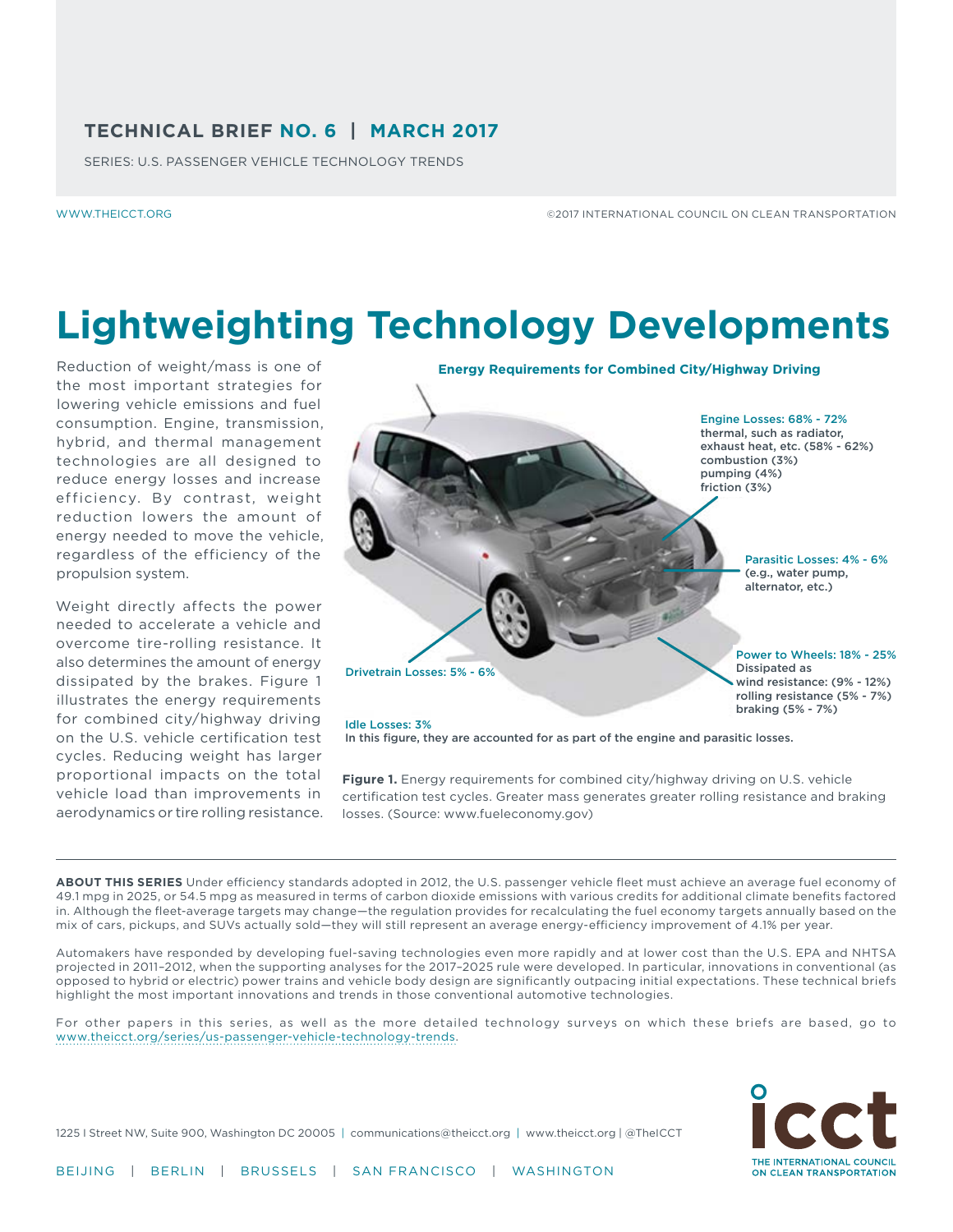

**Figure 2.** Left: approximate makeup of a 2011 Silverado 1500 used by FEV to assess the cost-efectiveness of lightweighting a pickup truck. (Source: Cafrey, C., Bolon, K., Kolwich, G., Johnston, R., & Shaw, T. [2015]. Cost-efectiveness of a lightweight design for 2020–2025: An assessment of a light-duty pickup truck. SAE Technical Paper 2015-01-0559, doi:10.4271/2015-01-0559). Right: Historical trends in lightweight material makeup for an average vehicle. (Source: Goguen, S., Schutte, C., & Joost, W. [2015]. Lightweight materials. Presented at the 2015 Department of Energy Vehicle Technologies Program Annual Merit Review, June 8–12, 2015, Washington, D.C., Slide 4.)

Lighter vehicle weight also improves handling, braking, ride, cargo capacity, and acceleration—all features highly desired by customers. A secondary way to improve efficiency gains is to downsize the engine to maintain constant performance, as smaller engines are more efficient. Numerous studies have indicated that a 10% weight reduction can reduce fuel consumption by 6%–7% if the engine is downsized to maintain constant performance, and by 4%– 5% if the engine is not downsized. This technical brief focuses on mass reduction while keeping approximately constant vehicle size, safety, and performance.

Since U.S. regulators adopted vehicle efficiency standards in 2012, automakers and parts suppliers have made substantially greater strides

in lightweighting than projected. Material costs are falling, better materials are being developed, and computer-aided design tools are improving rapidly. Heavier materials, especially iron and conventional steel, can be replaced with lighter ones. The potential gains yet to be made from lightweighting are at least double the regulators' estimates for the 2017–2025 final rule, at only about one third of the projected cost.<sup>1</sup>

### **TECHNOLOGY HISTORY**

Steel has been the primary material used in vehicles for decades. As shown in Figure 2, the proportions of plastics and aluminum have gradually increased over time, but until recently they were used primarily for independent components, such as plastic bumpers and aluminum engines. These components had little impact on safety and noise, vibration, and harshness (NVH).

The key technology breakthrough for improved lightweight design has been computers. While computeraided design, computer simulations, and on-board computer controls have transformed all aspects of technology development, they are especially important for increasing the use of lightweight materials. There are hundreds of parts that interact in a motor vehicle. Changing the materials used in any of them can have unexpected efects on crash results

This technical brief is based on *Lightweighting technology development and trends in U.S. passenger vehicles* (Isenstadt et al., 2016); [http://www.theicct.org/](http://www.theicct.org/lightweighting-technology-development-and-trends-us-passenger-vehicles) [lightweighting-technology-development](http://www.theicct.org/lightweighting-technology-development-and-trends-us-passenger-vehicles)[and-trends-us-passenger-vehicles](http://www.theicct.org/lightweighting-technology-development-and-trends-us-passenger-vehicles)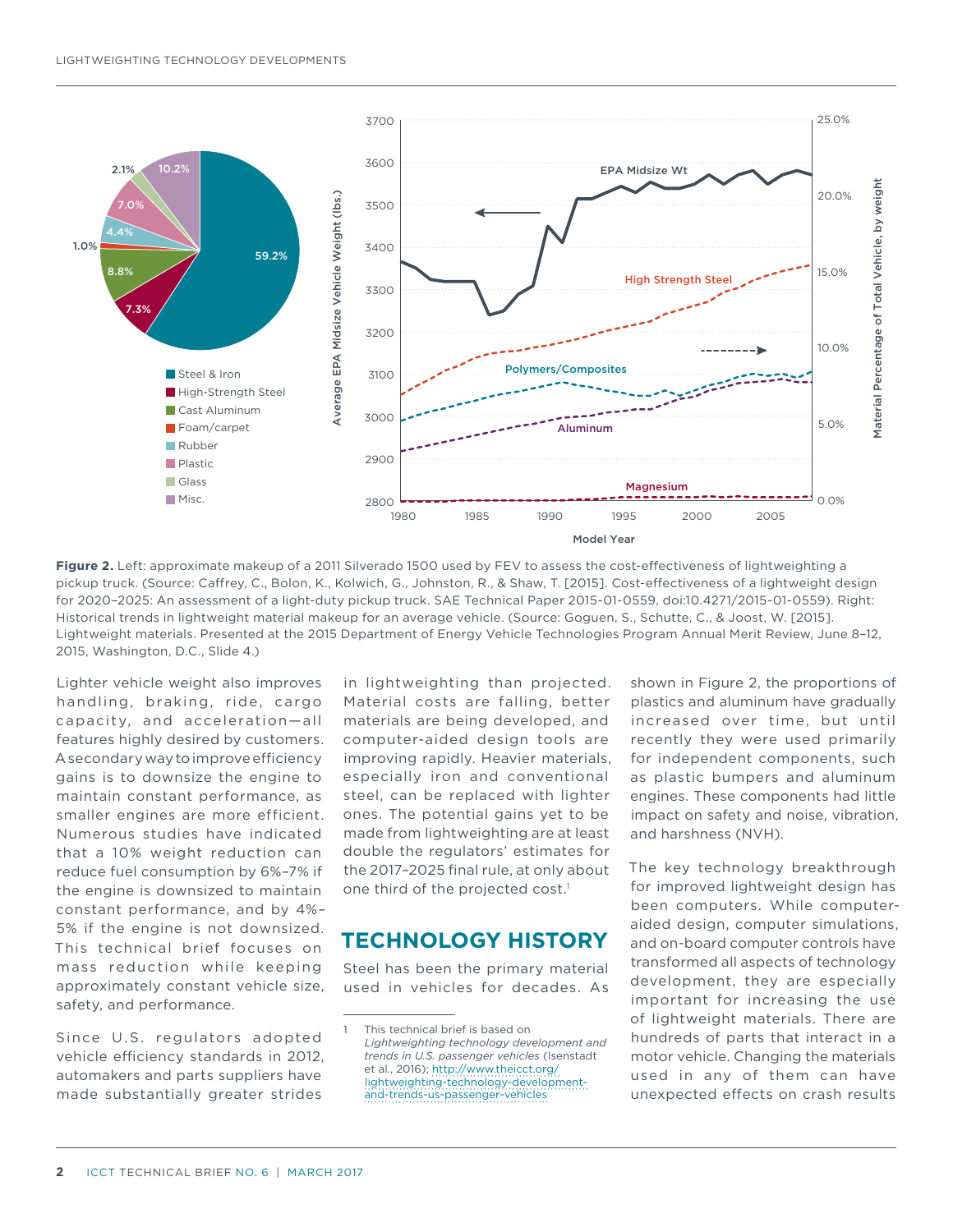or NVH. In the past, manufacturers had to rely on theory and testing to determine those effects. That required building prototypes for each part iteration, slowing the process and adding costs.

With today's advanced computer simulations, designers can eliminate much of that work, simultaneously optimizing the material, shape, and thickness of every part for weight reduction, NVH, and crash protection. These tools also enable secondary weight reduction. If the body is lighter, then brakes and suspension can also be lighter.

Ford Motor Company's development of the aluminum-body F-150 pickup truck illustrates the point. Advances in computer-assisted engineering enabled Ford to take the big gamble in switching from steel to aluminum. In 2014, F-150 engineers reported that because of computer assistance, they could generate designs 50 times faster than 15 years earlier.<sup>2</sup> The digital tools enabled engineers to experiment with more materials and test components against an array of strength and stifness requirements.

Since 1975, advanced materials have played an expanding role in lightweighting and now offer more weight reduction than front-wheel drive schemes and frame construction type, as shown in Figure 3.

Average vehicle weight remained roughly constant from 2004 to 2015. Clearly, whatever lightweighting occurred in the past decade primarily offset the increased weight of upscale features, safety enhancements, and increased vehicle size. During this period, average horsepower relative to weight increased by 11%, according



**Figure 3.** Cumulative contribution of weight reduction in vehicles since 1975 showing increased role of materials usage responsible for lightweighting strategy. (Source: MacKenzie, D., Zoepf, S., & Heywood, J. [2014]. Determinants of US passenger car weight. *International Journal of Vehicle Design, 65*(1), 73–93 doi:10.1504/ IJVD.2014.060066).

to the U.S. Environmental Protection Agency (EPA) 2015 Fuel Economy Trends report.<sup>3</sup> Passenger vehicles have reduced fuel consumption by 21% since 2004. Overall, vehicles have become safer and more powerful, all without reducing weight.

### **HISTORICAL ESTIMATES OF COSTS AND BENEFITS**

In 2002, the National Academy of Sciences (NAS) estimated that a 5% weight reduction would result in a 3%–4% decline in fuel consumption with the same performance. The cost would be \$210 to \$350 for passenger cars and \$350 to \$710 for lightduty trucks, the NAS found. That

works out to \$1.20 to \$2.00 a pound, assuming a 3,500-lb base car. This NAS report<sup>4</sup> served as the starting point for the National Highway Traffic Safety Administration's (NHTSA's) light-truck CAFE standards for 2008– 2011. NHTSA further considered substituting high-strength steel or aluminum or plastic for cold-rolled steel at a cost of \$0.75–\$1.75 for each pound of reduction.

For the 2017–2025 rulemaking, EPA and NHTSA found that a 10% weight reduction corresponds to roughly a 5% decrease in fuel consumption, without maintaining constant performance. The agencies estimate that downsizing power train and other components to maintain performance on a lightweighted vehicle would result in a 6%–8% saving in fuel consumption.

<sup>2</sup> Seetharaman, D. (2014, January 13). Ford's bet on F-150 reflects new tech, Mulally's imprint. [http://finance.yahoo.com/news/](http://finance.yahoo.com/news/fords-bet-f-150-reflects-050615777.html) [fords-bet-f-150-reflects-050615777.html](http://finance.yahoo.com/news/fords-bet-f-150-reflects-050615777.html)

<sup>3</sup> U.S. Environmental Protection Agency. (2015). Light-duty automotive technology, carbon dioxide emissions, and fuel economy trends: 1975 through 2015. [https://www3.](https://www3.epa.gov/fueleconomy/fetrends/1975-2015/420r15016.pdf) [epa.gov/fueleconomy/fetrends/1975-](https://www3.epa.gov/fueleconomy/fetrends/1975-2015/420r15016.pdf) [2015/420r15016.pdf](https://www3.epa.gov/fueleconomy/fetrends/1975-2015/420r15016.pdf)

Transportation Research Board and National Research Council. (2002). *Efectiveness and impact of Corporate Average Fuel Economy (CAFE) standards.* Washington, D.C.: National Academies Press. doi:10.17226/10172.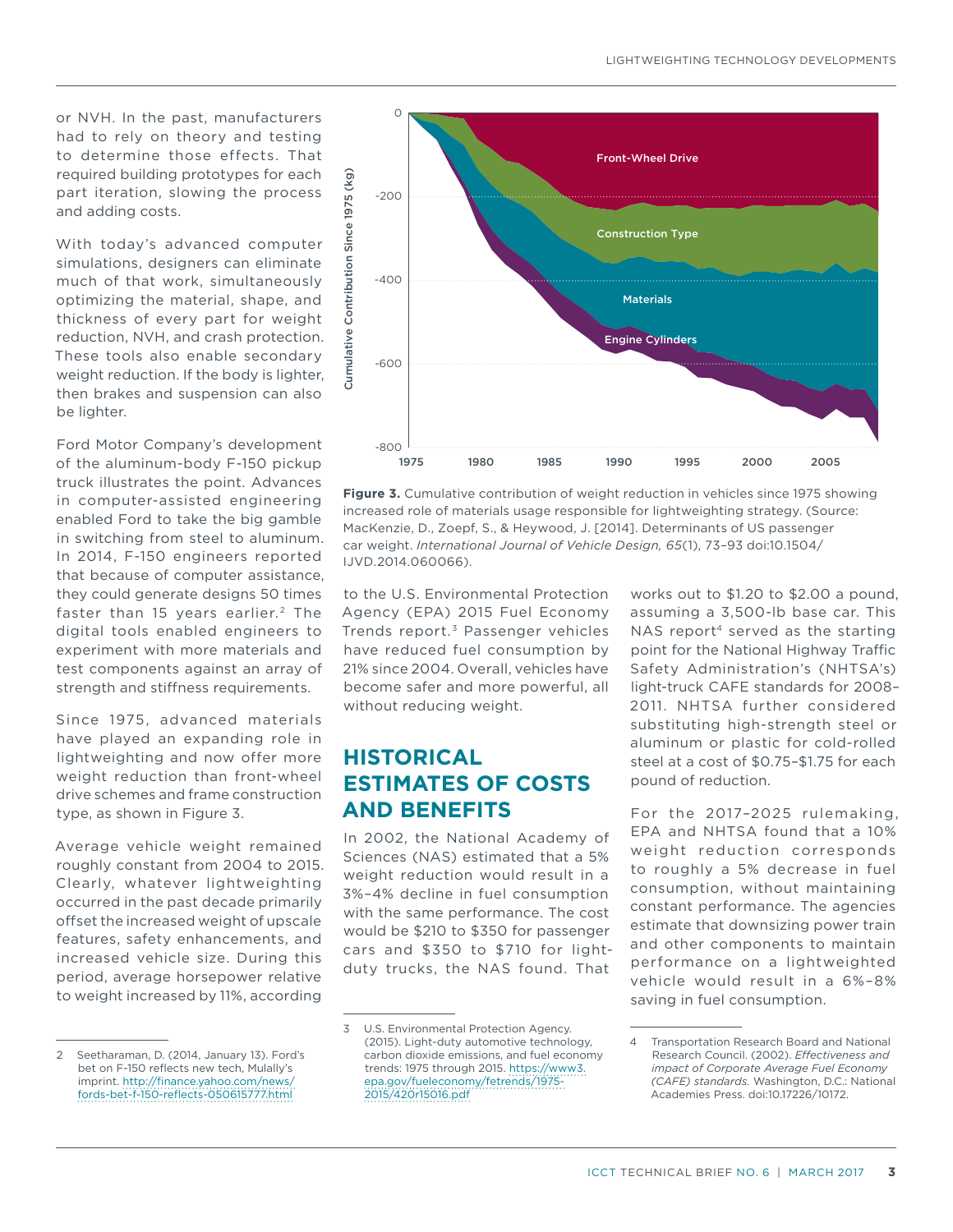Based on public and confidential reports and data, the agencies determined that as much as a 20% mass reduction from the MY2008 baseline was cost-effective using technology available at the time. This high percentage of reduction is possible specifically for larger vehicles, such as pickup trucks, utility vehicles, and minivans. They recommended lower maximum mass reductions for lighter and smaller vehicles, reflecting safety concerns.

After considering numerous studies, the agencies settled on a direct manufacturing cost (DMC) for MY2017, calculated as follows (2010\$):

$$
DMC\left[\frac{\$}{lb}\right] = 4.36\left[\frac{\$}{\% - lb}\right] * mass\_reduction \ [ \%]
$$

Thus, a 20% reduction would cost 4.36\*0.20, or \$0.87/lb, and a 10% reduction would cost about \$0.44/ lb. As an example, a 3,800-lb vehicle with 10% weight reduction would cost an additional \$167; a 15% reduction would cost \$373. These figures are significantly lower than the NAS 2002 cost estimate, whose reported cost range applied for only a 5% decrease in weight.

### **CURRENT FUEL CONSUMPTION REDUCTION AND COST**

Lightweighting has become a key strategy for meeting future CAFE standards. The benefits are even larger for electric vehicles, as it reduces battery size and cost and/ or increases range. A number of lightweight materials are now in production, including high-strength steels, aluminum alloys, magnesium, plastics, and composites. These materials must be cost-effective compared with alternative technologies, both at high volume for mainstream products and at low volume for luxury and highperformance vehicles.

#### **Table 1.** Sample of vehicle mass reductions.

| <b>Vehicle Make</b>      | <b>Model Year</b> | Weight<br>reduction (kg) | Weight<br>reduction (%) | <b>Relative to</b> |
|--------------------------|-------------------|--------------------------|-------------------------|--------------------|
| <b>Ford F-150</b>        | 2016              | 288                      | 14%                     | 2014               |
| <b>Acura MDX</b>         | 2017              | 172                      | 8%                      | 2013               |
| <b>GM Cadillac CTS</b>   | 2017              | 95                       | 5%                      | 2013               |
| Audi Q7                  | 2016              | 115                      | 5%                      | 2015               |
| <b>Chrysler Pacifica</b> | 2017              | 146                      | 7%                      | 2016               |
| Nissan Leaf              | 2016              | 59                       | 4%                      | 2012               |
| Opel Astra               | 2016              | 173                      | 12%                     | 2015               |
| <b>Chevrolet Malibu</b>  | 2016              | 135                      | 9%                      | 2015               |
| <b>GMC Acadia</b>        | 2017              | 318                      | 15%                     | 2016               |
| <b>Chevrolet Volt</b>    | 2017              | <b>110</b>               | 6%                      | 2014               |
| <b>Chevrolet Cruze</b>   | 2017              | 103                      | 7%                      | 2015               |
| Mazda Miata              | 2016              | 67                       | 6%                      | 2015               |
| <b>BMW M3/M4</b>         | 2017              | 63                       | 4%                      | 2013               |
| <b>Chevrolet Equinox</b> | 2018              | 182                      | 10%                     | 2016               |
| <b>Chevrolet Camaro</b>  | 2016              | 177                      | 10%                     | 2015               |

Sources: U.S. News Car Rankings and Advice, autobytel.com, Acura, gmauthority.com, GMC, Chevrolet, Nissan, Mazda, Ford, Cadillac, Audi, Opel, Auto Week, BMW, and Auto News.

Manufacturers already produce vehicles with substantial mass reductions, as shown in Table 1. These vehicles are a sampling of many makes and models that have shed a remarkable amount of weight within a single redesign. For most of these vehicles, the weight-reduction percentage is similar to, if not greater than, the 7% mass reduction predicted by EPA/NHTSA for the 2017–2025 period. In all of these cases, the weight reductions reflect a multi-material approach and updated manufacturing processes/computer simulations. No single material or method dominates.

### **ALUMINUM**

The 2015 Ford F-150 is the poster child for aluminum lightweighting. Ford reduced the truck's weight by as much as 14%, or 700 lbs (318 kg) from MY2014 on the 8-ft Styleside Supercab 3.5L EcoBoost V6. Fuel consumption, including downsized engines, decreased by 11.7%, exceeding the 9.8% estimated in the rulemaking. Aluminum makes up

more than 95% of the truck's body (the frame is 77% high-strength steel) and accounts for nearly two thirds of the overall mass reduction.

Aluminum producers are continuously developing stronger aluminum alloys. Novelis, for example, is now offering aluminum sheets that are two to three times stronger than previous sheets. As a result, aluminum can be used in safety-critical parts without as much additional material. Aluminum does still cost more than steel, even though prices have dropped 33% since 2011.

By 2020, Scott Unlick, president of market research and consulting group Ducker Worldwide, projects automakers will increase aluminum consumption 41%.5 By 2025, most hoods, half of all doors, and between one quarter and one third of trunks, roofs, and fenders are projected to

<sup>5</sup> Scott Unlick, president, Ducker Worldwide, AMM North American Automotive Metals Conference, September 2–3, 2015, Dearborn, Michigan. [http://www.amm.](http://www.amm.com/events/details/7981/north-american-automotivemetals-conference/details.html) [com/events/details/7981/north-american](http://www.amm.com/events/details/7981/north-american-automotivemetals-conference/details.html)[automotivemetals-conference/details.html](http://www.amm.com/events/details/7981/north-american-automotivemetals-conference/details.html)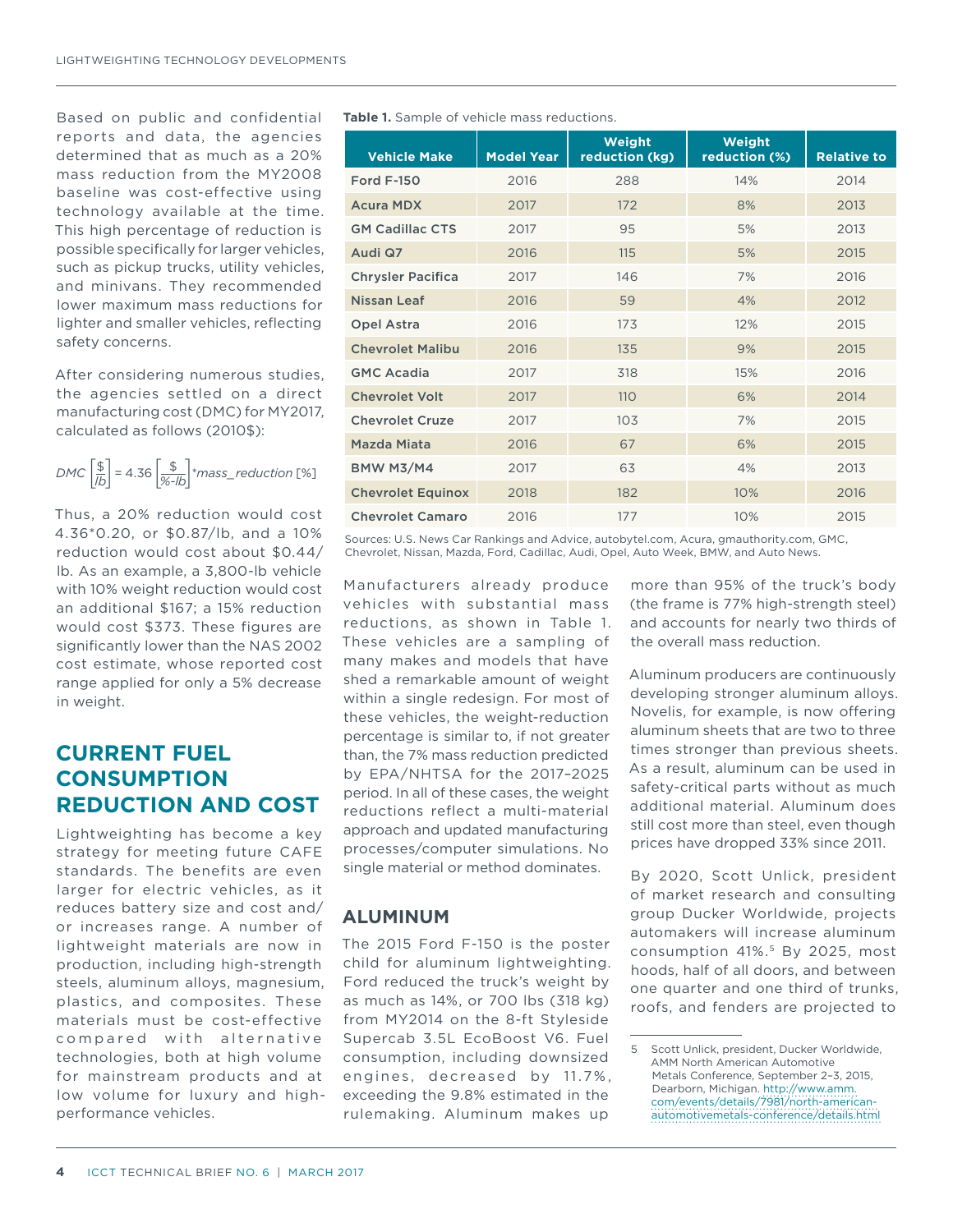be aluminum. The consulting group Scenaria estimated in 2012 that a 700 lb reduction is achievable with a net savings to consumers over a 5-year period. Scenaria also found that the more weight is reduced, the more the savings to consumers, despite the increasing costs of lightweighting.

#### **STEEL**

The most common focus for lightweighting is the vehicle body structure. This is because it represents as much as 25% of mass and is essential to meeting multiple safety, strength, stifness, and noise transmission targets. It is also subject to multiple integration constraints, is a major driver of capital investment, and has the greatest impact on manufacturer body shop infrastructure. Steel has been the best solution for almost all body structures.

The steel industry has responded to the lightweighting challenge by producing a steady evolution of steel grades over the past 15 years. Legacy vehicle architectures continue to be replaced with more mass-efficient, advanced high-strength steel (AHSS) architectures.

Some recent examples of lightweighting with steel include:

- » The 2015 Nissan Murano saved 146 lbs using AHSS.
- » The 2015 Chrysler 200 body structure is 60% AHSS.
- » Although the 2016 Chevy Malibu is larger, it is also lighter and more efficient through increased use of AHSS in the body structure and closures.
- » The 2016 Hyundai Tucson body shell has been made stifer, lighter, and safer because more than 50% of the new structure and chassis is AHSS.
- » The 2017 GMC Acadia, which leverages a variety of AHSS grades in the body structure and

closures, is 700 lbs lighter than its predecessor.

### **PLASTICS AND COMPOSITES**

Plastics and composites present major opportunities for weight reduction. Today, these materials make up about 50% of a car's volume yet account for less than 10% of its weight. Thermoplasticbased materials provide an array of attractive properties, such as low density, high strength and rigidity, tailored thermal expansion properties, and recyclability.

Body and chassis components make up 60%–65% of vehicle mass. Although steel has been the traditional material, for some applications thermoplastic and composite materials offer lower density, higher stifness and strength, and greater corrosion resistance and design flexibility. Recent examples of new plastics and composites applications include:

- » Ford's 2014 Fusion Mondeo was launched with a single-piece front bumper energy absorber with tuning flexibility to meet the difering requirements in the global market. Made from a polycarbonate/polybutylene terephthalate blend, the part is 40% lighter and 10% less costly than a comparable part made out of steel.
- » Long glass fiber-reinforced polypropylene, a composite resin, is replacing metal and saving as much as 50% in weight in several structural applications including front-end modules, door modules, inner tailgate components, and instrument panels.
- » Because of the design freedom offered by thermoplastics, a typical fender made of thermoplastic has a total weight of 1.9 kg—a 2.9-kg weight reduction over a steel fender.

# **MANUFACTURING AND COMPUTATION**

Traditional car manufacturing is extremely capital intensive. This acts as a barrier for designing and deploying new lightweight materials. A Ricardo study investigated the BMW i3 composite floor design, the use of plastic and aluminum in the i3 door, and the steel B-pillar in the Audi A8.

The i3 achieved a 35% weight reduction in the floor assembly compared with the traditional steel floor of a Toyota Corolla, through the use of lightweight aluminum and resin-injected carbon fiber fabric. Instead of 18 stamped steel parts joined by spot welds in the Corolla, the i3 floor assembly uses two carbon fiber fabric panels that are adhesively bonded to a welded framework of aluminum parts. A detailed cost analysis shows that the i3 floor assembly is more expensive to manufacture than the Corolla's. At \$30/kg for carbon fiber fabric, the calculated cost of lightweighting is \$5.70/lb. This declines to \$3.84/lb at the anticipated future carbon fiber price of \$15/kg. At the same time, the design strategy adopted in the i3 floor allows for a 56% reduction in capital tooling cost.

Despite savings of 35% in weight and 56% in capital investment, the i3 floor would not appear to meet the currently acceptable \$1–\$3 benchmark for cost per pound of weight savings. However, for an all-electric vehicle, such as the i3, the value of weight reduction is higher than for conventional autos because it allows a direct reduction in the amount of battery cells or the size of the fuel cell stack, with major secondary cost reductions.

For the i3's front door, BMW uses aluminum and polypropylene to produce a component that is 36% lighter than the traditional all-steel door of the Corolla. While the i3 door is more expensive than the Corolla's,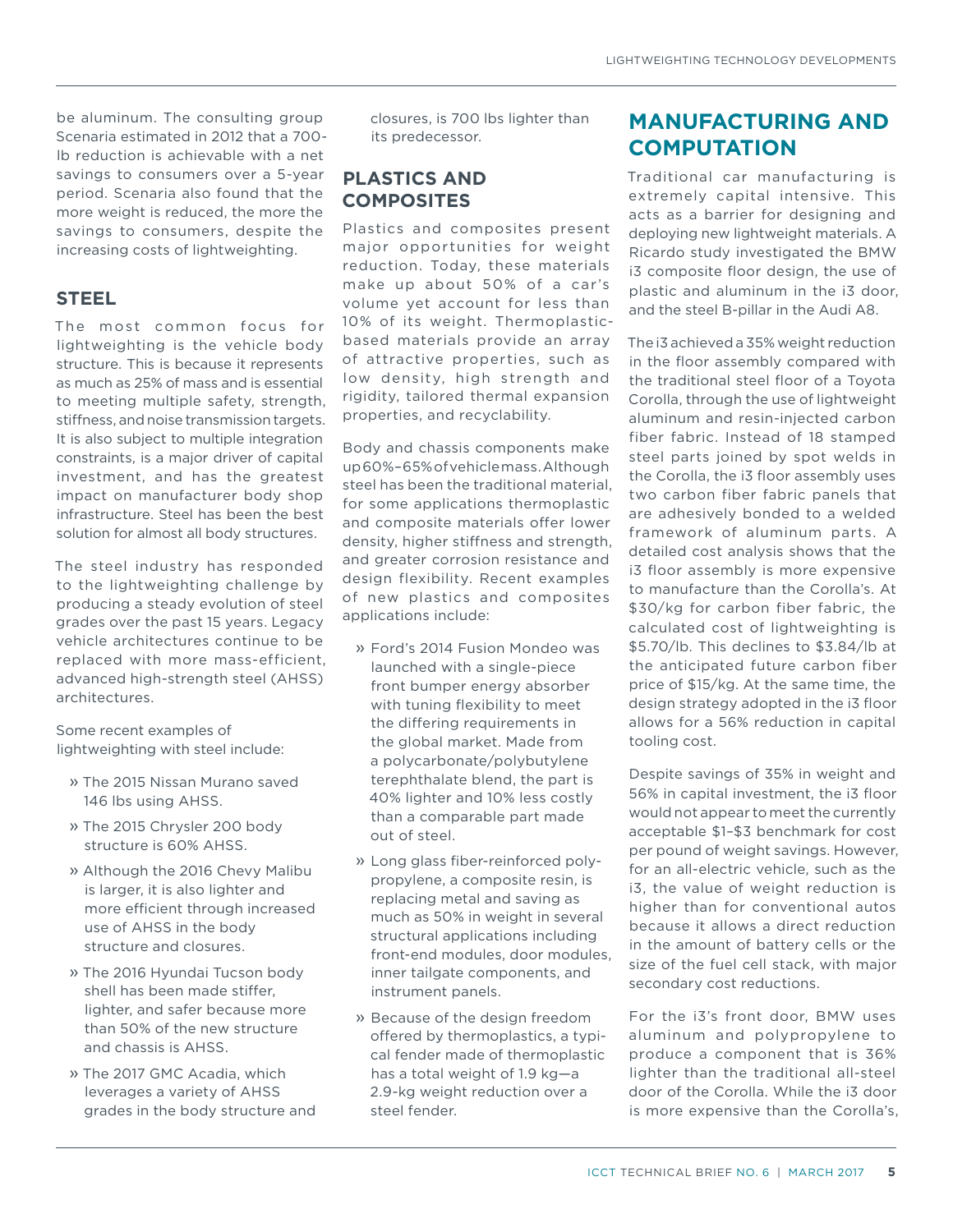the total cost of lightweighting the door was just under \$1 per pound, making it a cost-efective strategy.

The B-pillar in the Audi A8 is made of steel, much like the Corolla B-pillar. But the A8 part is 30% lighter because of the use of fewer, stronger parts. As a result, material cost is 23% lower, process cost 15% lower, and tooling cost 36% lower. The lightweighting cost reduction of \$0.34 per pound shows the potential for simultaneously reducing weight and cost with better materials and design.

### **IMPROVEMENTS UNDER DEVELOPMENT**

A significant method for reducing material cost and mass is functional integration. New designs can reduce mass, size, and cost simultaneously while improving performance.

#### **STEEL**

Ferrous alloys, especially steel, still offer potential advantages for cost and weight reduction. Recent developments in micro-alloyed steels featuring carefully engineered quantities of manganese, molybdenum, and silicon have resulted in an ultrahigh-strength steel with extremely high specific strength after heat treatment. These materials also offer the ability to cast uniquely thin-walled shapes and complex geometries. These "third-generation" steels (see Figure 4) provide not only high strength but also enhanced ductility, which will expand the possibility for an additional 5%–10% reduction in body structure mass over what the federal regulatory agencies projected for 2025.

In a project for the Department of Energy, IBIS Associates demonstrated that optimizing a midsize steel vehicle through part redesign, body panel



**Figure 4.** Demonstrated new advanced high-strength steels. (Source: Goguen, S., Schutte, C., & Joost, W. [2015]. Lightweight materials. Presented at the 2015 DOE Vehicle Technologies Program Annual Merit Review, June 8–12, 2015, Washington, D.C.).

weight reduction, and other measures could reduce mass by 3.2%–16.5% at a cost reduction of \$0.79 to \$1.90 per pound. Weight optimization *reduces* the cost of the vehicle.

#### **ALUMINUM, PLASTICS, AND COMPOSITES**

Recognizing a trend toward lighter castings, the Department of Energy in 2013 introduced material performance goals<sup>6</sup> associated with lightweighting calling for the displacement of conventional ferrous castings with low-density magnesium, aluminum, and AHSS castings. Lightweight ferrous castings have not been a major focus of the automotive industry because of the benefits of lower-density casting materials.

Broader adoption of thermoplastic materials is expected in applications where they are proven, and greater penetration is expected in new applications. Integrating components and materials can optimize and

simplify designs. The industry is expected to validate a greater number of applications based on hybrid solutions or use of multiple materials, such as thermoplastics and metal.

Another significant change is continuing improvement in highertemperature-resistant polymers, which allow lower density materials to be used for further replacement of metals.

#### **NEW ARCHITECTURES/ COMPUTATION**

A potential hindrance to vehicle design optimization for lightweighting is that global manufacturers offer a wide variety of models across numerous markets with diferent fuel economy/greenhouse gas standards and customer expectations. One solution is a unified global platform. in which bodies are shared and the number of overall models is reduced. For example, under its New Global Architecture, Toyota expects to reduce vehicle weight by 20% in transforming its entire lineup by 2020. With a strategy of developing fewer models, an automaker can achieve greater optimization and greater efficiency. Some manufacturers are even collaborating to produce specific parts and designs to reduce costs.

<sup>6</sup> U.S. Department of Energy, Vehicle Technologies Office. (2013). Workshop *report: Light-duty vehicles technical requirements and gaps for lightweight and propulsion materials.* Retrieved from [https://](https://www1.eere.energy.gov/vehiclesandfuels/pdfs/wr_ldvehicles.pdf) [www1.eere.energy.gov/vehiclesandfuels/pdfs/](https://www1.eere.energy.gov/vehiclesandfuels/pdfs/wr_ldvehicles.pdf) [wr\\_ldvehicles.pdf](https://www1.eere.energy.gov/vehiclesandfuels/pdfs/wr_ldvehicles.pdf)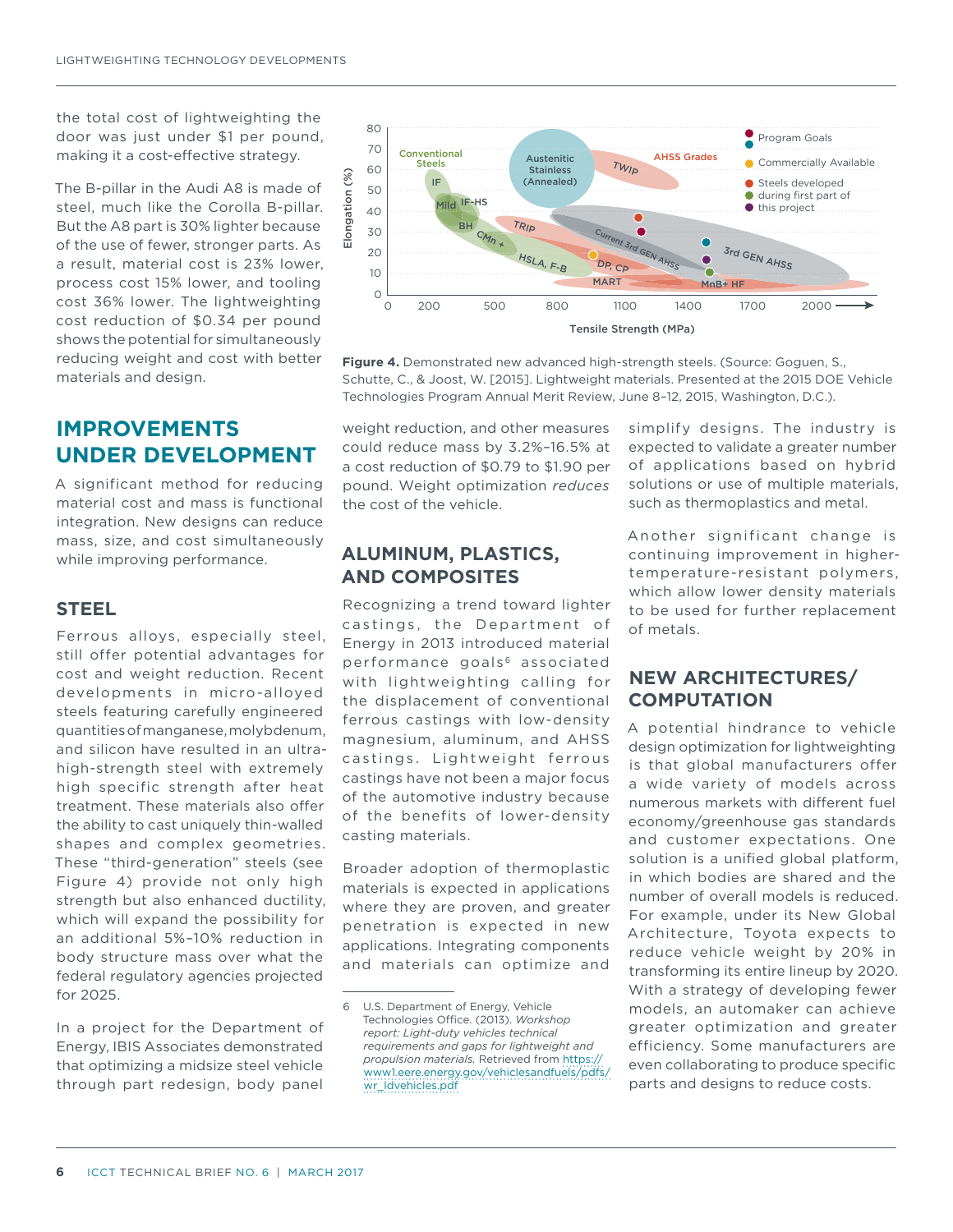# **CONSUMER ACCEPTANCE**

Lightweighting can have substantial value to customers beyond fuel savings. Benefits include better performance, ride, handling, and braking, as well as higher towing and payload capacity. For the 2025 rule, the EPA and NHTSA did not weigh the value of these benefits, instead assigning the entire cost of lightweighting to fuel consumption/ carbon dioxide  $(CO<sub>2</sub>)$  reductions. This dramatically understates the benefits of lightweighting while overstating the costs of reducing fuel consumption and  $CO<sub>2</sub>$ .

For example, Ford's website for the F-150 pickup does not even mention improved fuel economy when discussing benefits of the aluminum body:

#### THE MATERIAL THAT MADE EVERY OTHER TRUCK HISTORY

The use of high-strength, militarygrade, aluminum alloy not only makes F-150 lighter and more agile than ever before, it is also one of the reasons it can haul and tow more than any other half-ton pickup.

Manufacturers themselves are expressing a high level of confidence in lightweighting. A 2014 DuPontsponsored WardsAuto survey determined that lightweighting goals are at the top of manufacturers' design efforts. Of the companies surveyed, 49% said lightweighting was their main strategy for meeting 2025 standards. Other responses in the top three were engine efficiency (39%) and electrification (26%).

Two thirds of respondents said they thought emissions standards would become more stringent, but less than one fifth said they were confident that today's materials portfolio is sufficient to meet 2025 CAFE standards.



**Figure 5.** Potential mass reduction (%) vs. cost per kg reduced.

### **IMPLICATIONS FOR MIDTERM EVALUATION**

Many advances in lightweighting have surpassed the 2012 agency predictions in support of the 2017–2025 standards. Stronger and lighter materials are available at lower costs than assumed. Advances in modeling/simulation tools and joining techniques have opened the floodgates to unprecedented levels of material/design optimization. Even more improvements in materials and design are coming.

Teardown studies of lightweighting costs were not finished in time for consideration in the 2017–2025 rule. Material improvements that were not taken into account include higher strength aluminum, third-generation steels with higher strength and enhanced ductility, a new generation of ultra-high–strength steel cast components, and metal/plastic hybrid components.

Suppliers are rapidly developing the advanced materials and methods for major lightweighting gains, as well as the computational tools for simulating

full vehicles all the way down to nanoscopic material behavior. As shown in Table 1, the most recent redesign of more than a dozen vehicles matched or exceeded the 7% mass reduction predicted by federal regulators for the entire 2017–2025 period.

These ongoing improvements will lower vehicle production costs below the levels projected by the agencies. For example, Figure 5 shows the cost per kilogram reduced of various materials as a function of the percentage change in mass. Each point represents a single reported value of a specific part or material. Sources include both current/in-production and estimated/ developing costs and benefits. For mass reduction of up to 25%, almost all of the studies show significantly lower costs than estimated in the rulemaking.

Material advances are leading to increased competition among aluminum, steel, and composites. This is a boon to manufacturers, especially as improved computational tools and adhesives facilitate mixed materials. This competition is especially important for battery electric and fuel cell